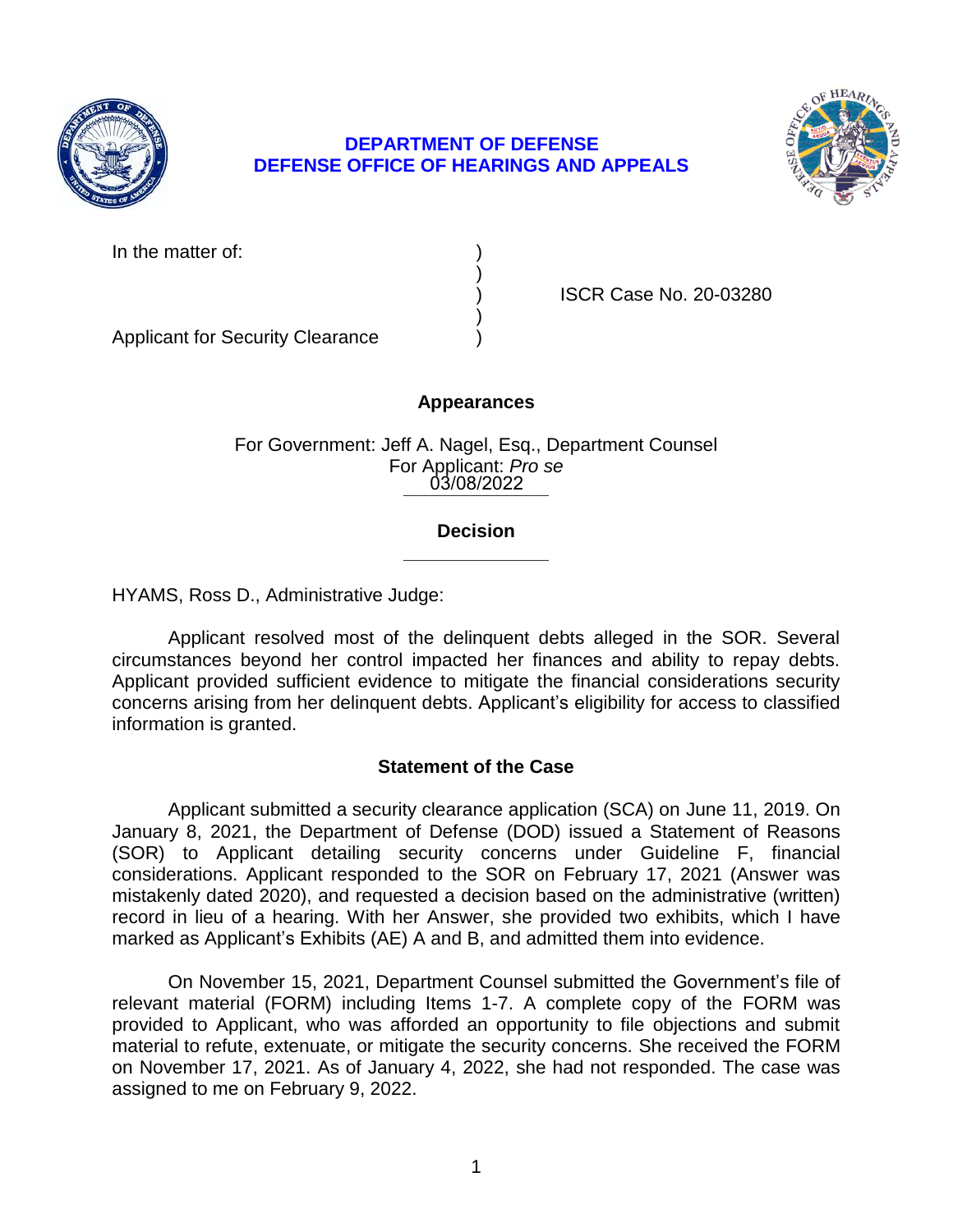Item 1 is the SOR and the Answer, which are the pleadings in the case. The SOR submitted was a draft version, as it was not dated or electronically signed. A copy of the final SOR sent to Applicant was obtained from DOHA administrative staff. Comparing the two documents, the SOR allegations are identical. The "formal" SOR, dated January 8, 2021 and electronically signed was attached to the record as Item 8. Items 2-7 are admitted into evidence without objection.

#### **Findings of Fact**

Applicant denied SOR ¶¶ 1.e, 1.f, 1.k, and 1.w. She also provided brief explanations for the SOR allegations, and a longer narrative statement about her financial problems. Applicant's admissions are incorporated into the findings of fact. After a thorough and careful review of the pleadings and evidence submitted, I make the following additional In her Answer, Applicant admitted SOR  $\P\P$  1.a - 1.d, 1.g – 1.j, 1.l – 1.v, and 1.x. findings of fact.

 Applicant is 52 years old. She has been employed as a security specialist since 1991, and has worked for her current employer since 2013. She has held a security clearance since 1991, and it was last renewed in 2016. She earned a bachelor's degree in 2017. She has been married since 2004, and has three adult children. (Item 2)

 Applicant stated that her financial problems are due to reasons beyond her control, including medical issues that have required treatment and short term medical leave from work. Her spouse also had medical issues and disabilities, which impacted his employability. Her adult daughter and two grandchildren live in Applicant's home. Her daughter and grandchild were severely injured in a car accident in 2019, which created a personal and financial strain on the family. (Items 1, 2, 3)

 In her Answer, Applicant stated that she has been trying to resolve her outstanding debts by contacting her creditors, and making payment arrangements that fit within her budget. She also disputed debts that she believes are reported in error. She stated that she is committed to continue resolving outstanding debts, and improving her financial situation. (Item 1)

 In her February 2020 interview, Applicant provided information about her monthly budget to the government investigator. It showed she had approximately \$275 monthly that she could apply to debt payments, beyond the debt payments she was already making. Applicant did not provide evidence that she has received credit counseling. (Item 3)

 The SOR alleges 24 delinquent debts, totaling about \$61,000. About \$50,000 of the debt resulted from Applicant's student loans. Applicant also has seven small past- due medical debts and nine past-due consumer and utility accounts. The allegations are established by Applicant's admissions, and the four credit reports in the record: October 10, 2019 (Item 4); January 24, 2020 (Item 5); September 6, 2020 (Item 6), and November 10, 2021 (Item 7). The status of the debts are as follows: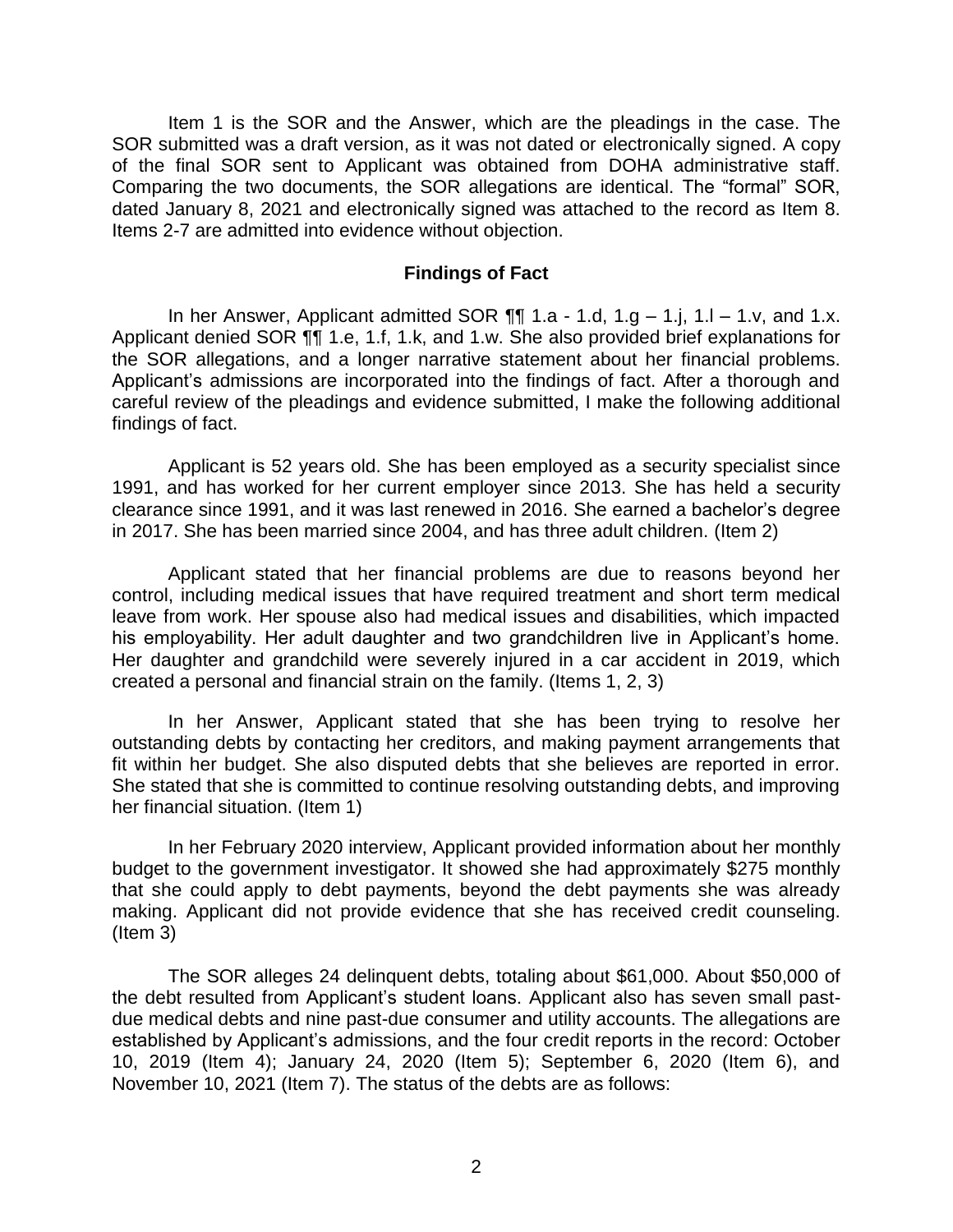SOR ¶¶ 1.a, 1.c, 1.g, 1.h, 1.i, 1.j, and 1.x are medical debts totaling \$755. Applicant contacted the creditor and consolidated these debts into one combined bill. She is making payments as she is able, and contested some of the debts as duplicates. She provided documentation showing that the combined balance of the debts has been reduced to about \$595. (Item 1; AE A)

 SOR ¶¶ 1.m – 1.t are delinquent student loans totaling \$50,190. In her SCA, she stated that her student loans became delinquent because of the loss of her spouse's income, and a medical condition that required her to be on short-term medical leave for two months. Applicant reached out to the creditors, and made a payment arrangement with them, to bring the accounts current. Her two most recent credit reports in the record, September 2020, and November 2021, show all eight of her student loan accounts as current, with no amount past due. These credit reports also report the status of each account as "pays as agreed". (Items 1, 2, 5, 7)

SOR **[1]** 1.b and 1.l are duplicated allegations for the same past-due debt of \$376. One is owed to the original creditor, and the other is owed to a subsequent collection agency. Applicant reached out to the creditor to verify the debt, but has been unable to get documentation from the creditor to make payment arrangements. (Items 1, 6, 7) SOR ¶ 1.l is resolved for Applicant as a duplicate.

 SOR ¶ 1.d is a \$139 debt in collection to an insurance company. In her Answer, Applicant states that she spoke to the creditor to make arrangements, but they could not find the account in their records. (Items 1, 6, 7)

 SOR ¶ 1.e is a \$137 charged-off debt for home furnishings. Applicant documented that the debt has been paid. (Items 1, 6; AE B)

 SOR ¶ 1.f is a \$117 debt in collection to an insurance company. In her Answer, Applicant states that the debt is now paid, and that this creditor is her current insurance provider. However, no documentation was provided. (Items 1, 6, 7)

SOR ¶ 1.k concerns an auto repossession, and a charged off debt of \$8,188. Applicant leased a vehicle in early 2018. She missed a payment in mid-2019, because her husband had lost his job due to medical issues. The lender told her that she had to pay the remaining balance in full, or turn in the vehicle. She was unable to pay the balance in full, and opted to return the car. She asserts that the account was closed when the vehicle was turned in, and she owes them nothing, however, she did not provide any documentation to corroborate her claim. (Items 1, 3, 4, 5, 6, 7)

 SOR ¶ 1.u is a credit account that was charged off in the amount of \$661. Applicant asserts that this debt was a loan she obtained while out of work due to a medical condition. Her spouse was also out of work at that time. Applicant contacted the creditor, and she was told that they could no longer locate the account in their records. The debt appeared as a charge off on her October 2019 and January 2020 credit reports. However, the September 2020 and November 2021 credit reports show a zero balance. (Items 1, 3, 4, 5, 6, 7)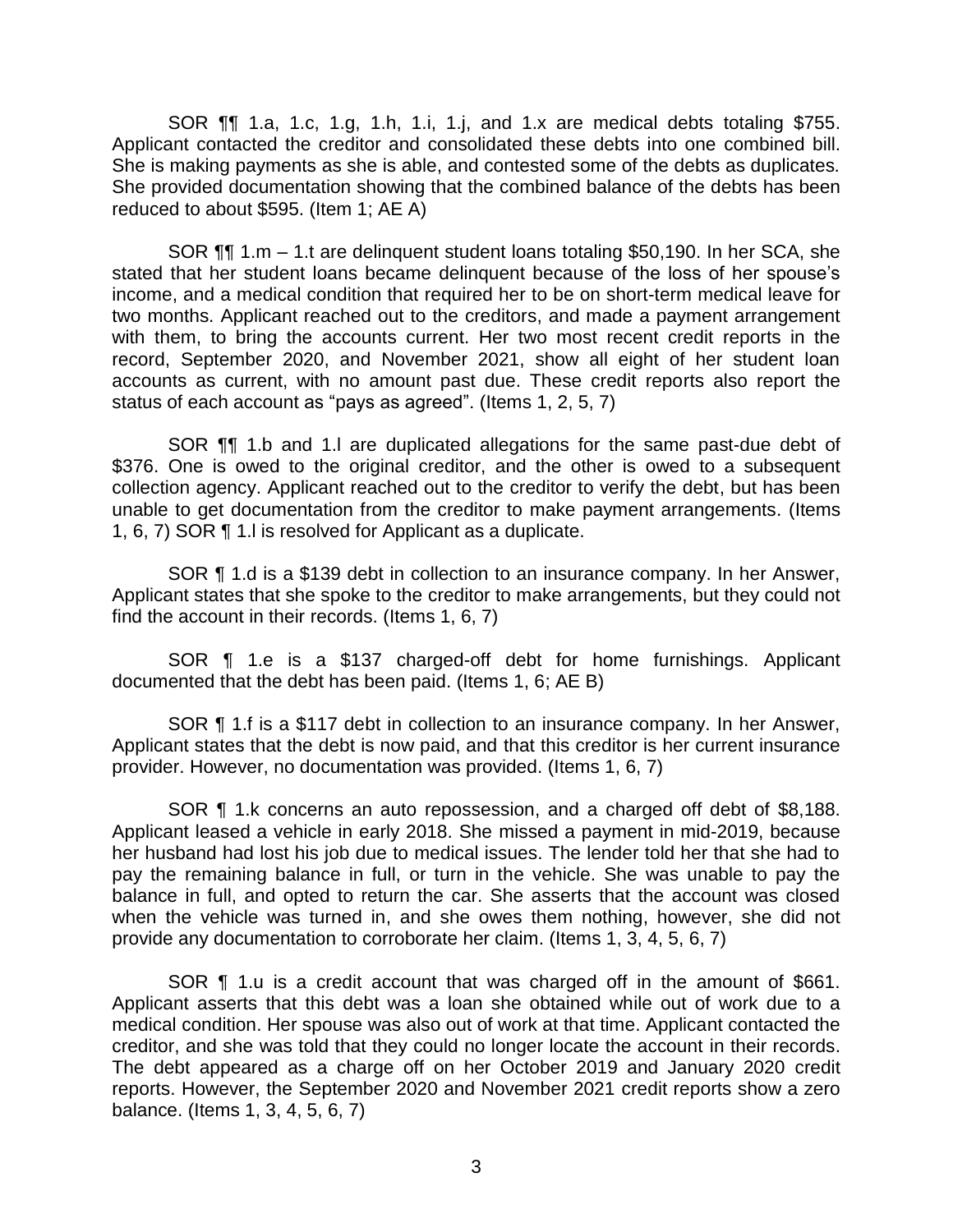SOR ¶ 1.v is a debt in collection to an insurance company in the amount of \$176. Applicant asserts that she contacted the creditor several times to settle this account, and they have repeatedly failed to provide her with the necessary paperwork to repay the debt. (Items  $1, 3, 5$ )

SOR **[1** 1.w is a debt in collection to a phone company in the amount of \$72. Applicant denies this debt and has disputed it. She states that the creditor told her that they no longer possessed this account. (Items 1, 2, 3, 5)

#### **Policies**

 *Classified Information within Industry* (February 20, 1960), as amended; DOD Directive 5220.6, *Defense Industrial Personnel Security Clearance Review Program* (January 2, 1992), as amended (Directive); and the adjudicative guidelines (AG), which became This case is adjudicated under Executive Order (EO) 10865, *Safeguarding*  effective on June 8, 2017.

 When evaluating an applicant's suitability for a security clearance, the administrative judge must consider the adjudicative guidelines. In addition to brief introductory explanations for each guideline, the adjudicative guidelines list potentially disqualifying conditions and mitigating conditions, which are to be used in evaluating an applicant's eligibility for access to classified information.

 These guidelines are not inflexible rules of law. Instead, recognizing the complexities of human behavior, administrative judges apply the guidelines in conjunction with the factors listed in the adjudicative process. The administrative judge's overarching adjudicative goal is a fair, impartial, and commonsense decision. According to AG ¶ 2(c), the entire process is a conscientious scrutiny of a number of variables known as the "whole-person concept." The administrative judge must consider all available, reliable information about the person, past and present, favorable and unfavorable, in making a decision.

The protection of the national security is the paramount consideration. AG  $\P$  2(b) eligibility will be resolved in favor of the national security." requires that "[a]ny doubt concerning personnel being considered for national security

 Under Directive ¶ E3.1.14, the Government must present evidence to establish controverted facts alleged in the SOR. Under Directive ¶ E3.1.15, the applicant is responsible for presenting "witnesses and other evidence to rebut, explain, extenuate, or mitigate facts admitted by the applicant or proven by Department Counsel." The applicant has the ultimate burden of persuasion to obtain a favorable security decision.

 A person who seeks access to classified information enters into a fiduciary relationship with the Government predicated upon trust and confidence. This relationship transcends normal duty hours and endures throughout off-duty hours. The Government reposes a high degree of trust and confidence in individuals to whom it grants access to classified information. Decisions include, by necessity, consideration of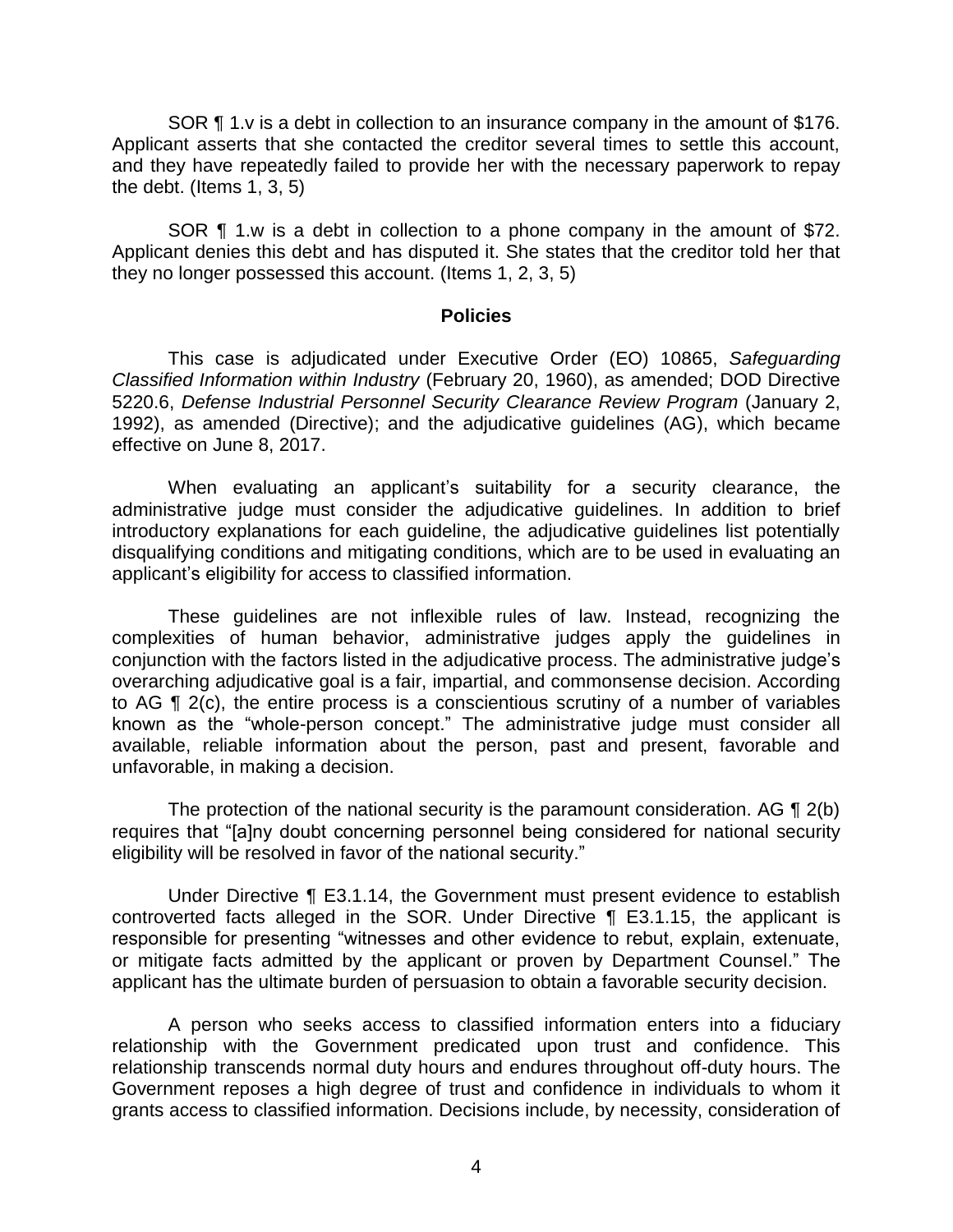the possible risk the applicant may deliberately or inadvertently fail to safeguard classified information. Such decisions entail a certain degree of legally permissible extrapolation of potential, rather than actual, risk of compromise of classified information.

 Section 7 of EO 10865 provides that adverse decisions shall be "in terms of the national interest and shall in no sense be a determination as to the loyalty of the applicant concerned." *See also* EO 12968, Section 3.1(b) (listing multiple prerequisites for access to classified or sensitive information).

### **Analysis**

### **Guideline F, Financial Considerations**

The security concern for financial considerations is set out in AG ¶ 18:

 Failure to live within one's means, satisfy debts, and meet financial obligations may indicate poor self-control, lack of judgment, or unwillingness to abide by rules and regulations, all of which can raise questions about an individual's reliability, trustworthiness, and ability to protect classified or sensitive information. Financial distress can also be caused or exacerbated by, and thus can be a possible indicator of, other issues of personnel security concern such as excessive gambling, mental individual who is financially overextended is at greater risk of having to health conditions, substance misuse, or alcohol abuse or dependence. An engage in illegal or otherwise questionable acts to generate funds.

 The guideline notes several conditions that could raise security concerns under AG ¶ 19. The following are potentially applicable in this case:

(a) inability to satisfy debts; and

(c) a history of not meeting financial obligations;

 The SOR debts are established by the credit reports in the record, and Applicant's admissions. AG  $\P$  19(a) and 19(c) apply. SOR  $\P$  1. I is a duplicate of SOR debt ¶ 1.b, so it is not established.

 provided under AG ¶ 20. The following are potentially applicable: Conditions that could mitigate the financial considerations security concerns are

(a) the behavior happened so long ago, was so infrequent, or occurred under such circumstances that it is unlikely to recur and does not cast doubt on the individual's current reliability, trustworthiness, or good judgment;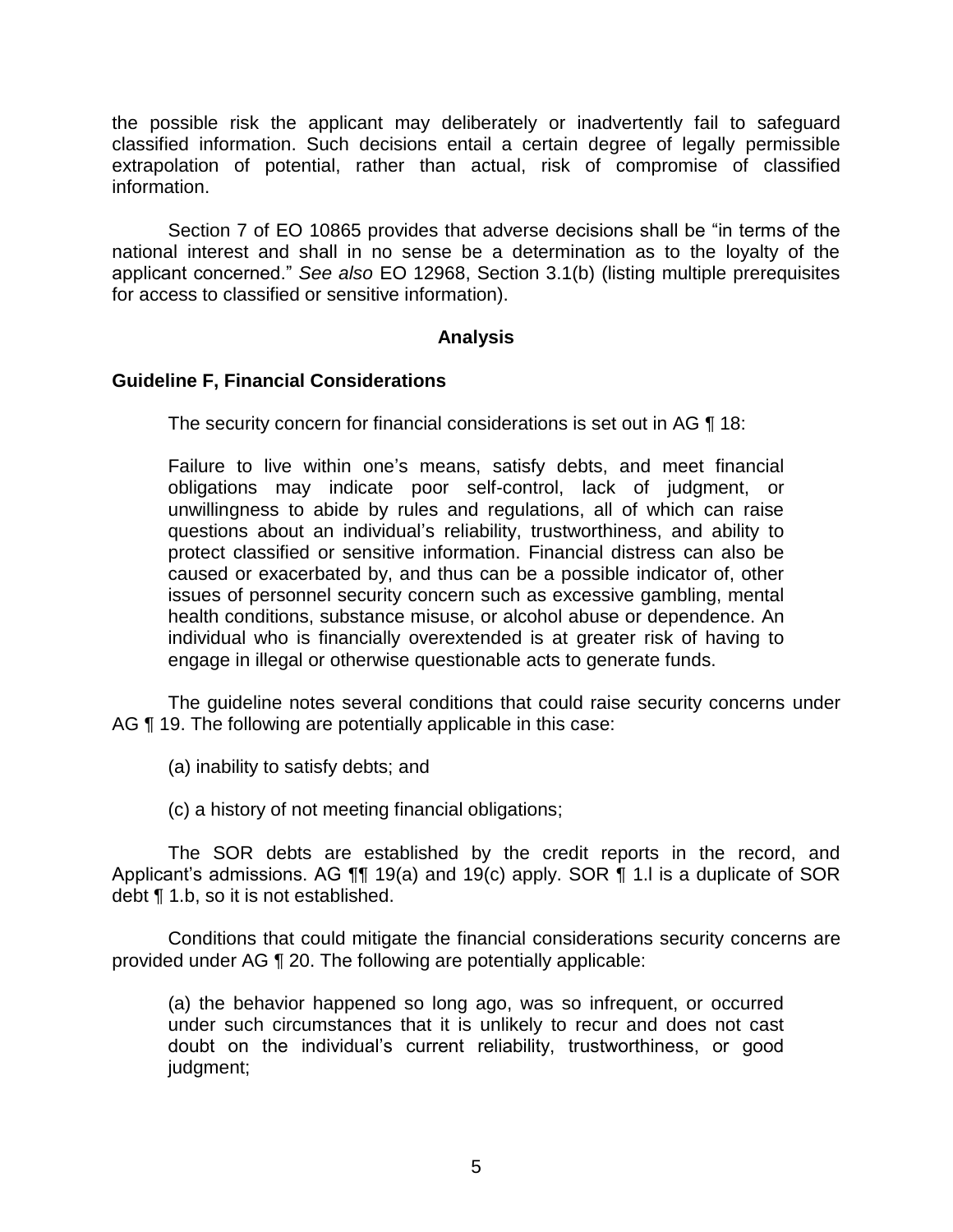(b) the conditions that resulted in the financial problem were largely beyond the person's control (e.g., loss of employment, a business downturn, unexpected medical emergency, a death, divorce or separation, clear victimization by predatory lending practices, or identity theft), and the individual acted responsibly under the circumstances;

(d) the individual initiated and is adhering to a good-faith effort to repay overdue creditors or otherwise resolve debts; and

(e) the individual has a reasonable basis to dispute the legitimacy of the past-due debt which is the cause of the problem and provides documented proof to substantiate the basis of the dispute or provides evidence of actions to resolve the issue.

 Applicant's debts are largely due to a variety of circumstances beyond her control, including medical issues, job instability for both her and her husband, and a serious car accident involving several family members that caused a personal and financial strain that impacted her ability to address her debts. The first prong of AG  $\P$ 20(b) therefore applies.

 Applicant's evidence shows that she is paying her debts and making reasonable efforts to investigate and resolve them. The bulk of Applicant's alleged delinquencies are her approximately \$50,000 in student loans. These debts (SOR ¶¶ 1.m – 1.t) are medical debts (SOR ¶¶ 1.a, 1.c, 1.g. 1.h, 1.i, 1.j, and 1.x), and is making payments on them. She has also established that she is paying and seeking to resolve her various other debts. Several of her consumer debts, such as SOR ¶¶ 1.e and 1.u, have also now current, as established by recent credit reports. Applicant has also consolidated her been resolved.

 Similarly, Applicant provided sufficient evidence that she has undertaken good- faith efforts to address her debts. She has contacted her creditors to verify her debts and make payment arrangements. She provided evidence that some of the debts have been paid or are being paid, and her recent credit reports show that some of the debts are resolved.

 Applicant is not required to show that she has paid or resolved all of her debts, or that she has done so in any particular way. She need only show that she has a reasonable plan in place to resolve her debts, and that she has taken steps towards implementing it. Applicant has done so. AG ¶¶ 20(b) and 20(d) fully apply.

AG  $\P$  20(a) does not fully apply because Applicant still has unresolved debts.

Applicant documented that the debt at  $\P$  1.e has been paid, so AG  $\P$  20(e) applies. It does not apply to the other debts she denied as she did not document the basis of her dispute. AG ¶ 20(e) does not fully apply.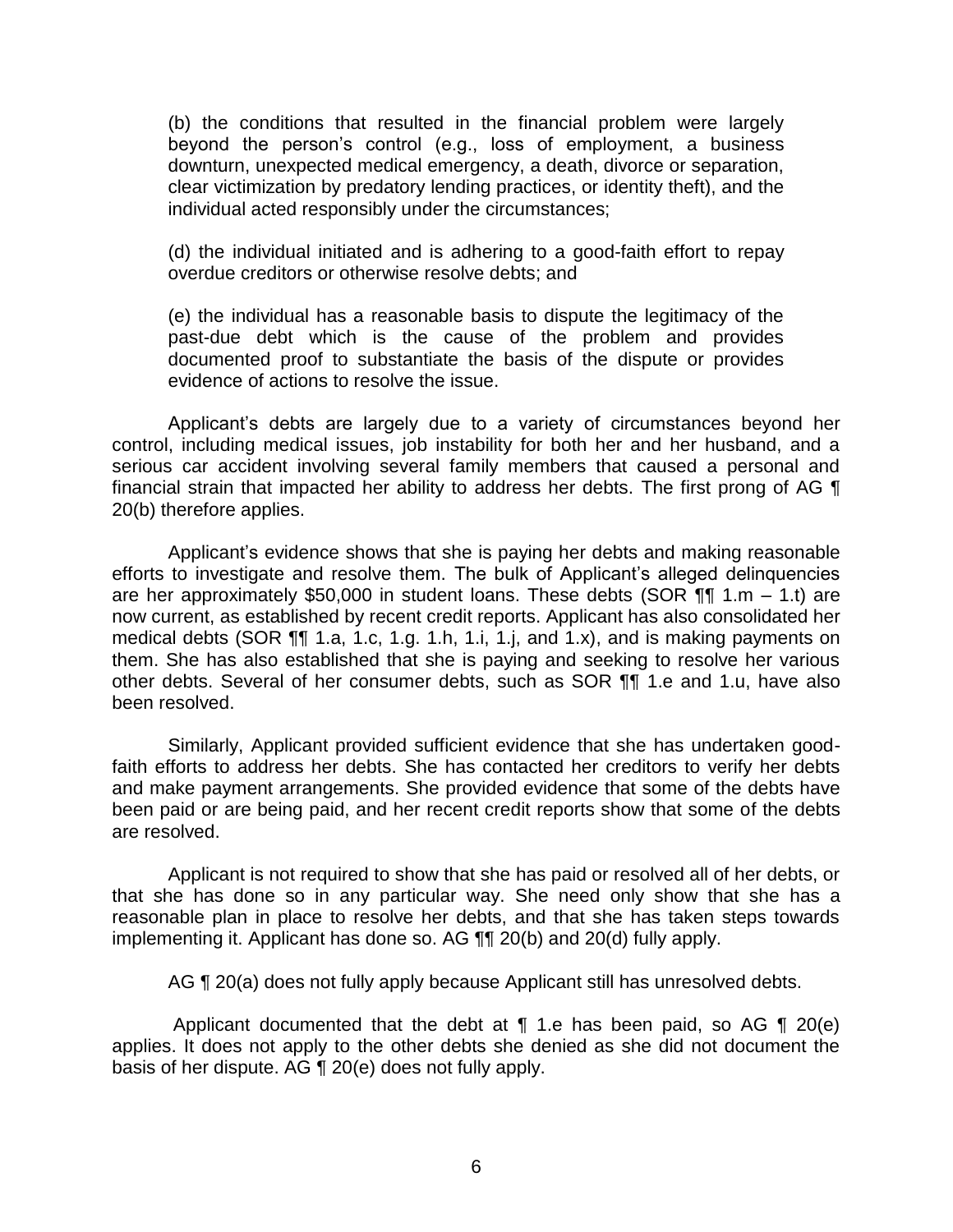### **Whole-Person Concept**

Under the whole-person concept, the administrative judge must evaluate an applicant's eligibility for a security clearance by considering the totality of the applicant's conduct and all relevant circumstances. The administrative judge should consider the nine adjudicative process factors listed at AG ¶ 2(d):

(1) the nature, extent, and seriousness of the conduct; (2) the circumstances surrounding the conduct, to include knowledgeable participation; (3) the frequency and recency of the conduct; (4) the individual's age and maturity at the time of the conduct; (5) the extent to which participation is voluntary; (6) the presence or absence of rehabilitation and other permanent behavioral changes; (7) the motivation for the conduct; (8) the potential for pressure, coercion, exploitation, or duress; and (9) the likelihood of continuation or recurrence.

Under AG  $\P$  2(c), the ultimate determination of whether to grant eligibility for a security clearance must be an overall commonsense judgment based upon careful consideration of the guidelines and the whole-person concept. I considered the potentially disqualifying and mitigating conditions in light of all the facts and circumstances surrounding this case. I have incorporated my comments under Guideline F in my whole-person analysis.

 Applicant established that a significant portion of her SOR debts are resolved or being paid. She has contacted creditors, and made payment arrangements, where possible. Applicant's debts became delinquent due to circumstances beyond her control. Given her long career as a security specialist, and her good faith efforts in resolving her debts, I believe that she has met her burden of mitigating the financial considerations security concerns arising out of her delinquent debts under Guideline F. Overall, the record evidence leaves me without questions or doubts as to Applicant's eligibility and suitability for a security clearance. I conclude that Applicant mitigated the financial considerations security concerns.

#### **Formal Findings**

 Formal findings for or against Applicant on the allegations set forth in the SOR, as required by section E3.1.25 of Enclosure 3 of the Directive, are:

| Paragraph 1, Guideline F: | <b>FOR APPLICANT</b> |
|---------------------------|----------------------|
|---------------------------|----------------------|

Subparagraphs 1.a - 1.x: For Applicant

### **Conclusion**

It is clearly consistent with the national interest to grant Applicant a security